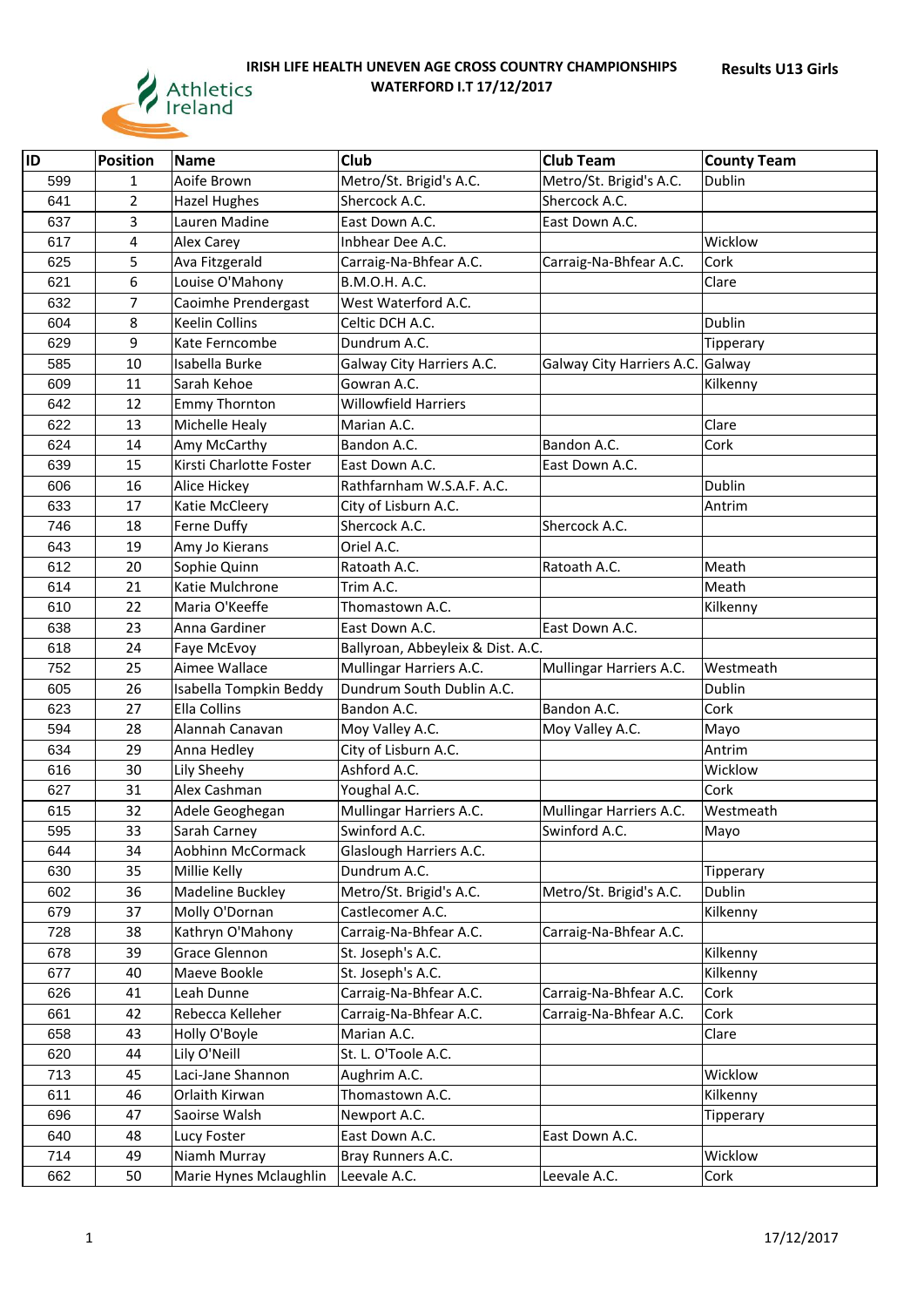

| 631 | 51  | Leah Quane                       | Mooreabbey Milers A.C.                 |                                        | Tipperary            |
|-----|-----|----------------------------------|----------------------------------------|----------------------------------------|----------------------|
| 586 | 52  | Aoibhe Joyce                     | Galway City Harriers A.C.              | Galway City Harriers A.C. Galway       |                      |
| 717 | 53  | Emma Barry                       | Bandon A.C.                            | Bandon A.C.                            |                      |
| 718 | 54  | Niamh Quinn                      | Bandon A.C.                            | Bandon A.C.                            |                      |
| 676 | 55  | Rachel O'Neill                   | Gowran A.C.                            |                                        | Kilkenny             |
| 656 | 56  | <b>Ellen Mannion</b>             | Ennis Track A.C.                       | Ennis Track A.C.                       | Clare                |
| 598 | 57  | Maggie Jez                       | Lucan Harriers A.C.                    | Lucan Harriers A.C.                    | Dublin               |
| 653 | 58  | <b>Avril Lillis</b>              | Ennis Track A.C.                       | Ennis Track A.C.                       | Clare                |
| 735 | 59  | <b>Claire Crowley</b>            | Leevale A.C.                           | Leevale A.C.                           |                      |
| 591 | 60  | Fauve Aylmer                     | Craughwell A.C.                        |                                        | Galway               |
| 587 | 61  | Ava McKeon                       | Galway City Harriers A.C.              | Galway City Harriers A.C. Galway       |                      |
| 689 | 62  | Laura Kelly                      | Ratoath A.C.                           |                                        | Meath                |
| 590 | 63  | Aoibheann Fitzpatrick            | Ballinasloe & District A.C.            |                                        | Galway               |
| 645 | 64  | Alice Monaghan                   | Lagan Valley A.C.                      | Lagan Valley A.C.                      | Antrim               |
| 687 | 65  | <b>Aisling Stratford</b>         | Ratoath A.C.                           | Ratoath A.C.                           | Meath                |
| 589 | 66  | Rachel Fahy                      | Galway City Harriers A.C.              | Galway City Harriers A.C. Galway       |                      |
| 736 | 67  | Katie O'Keeffe                   | Leevale A.C.                           | Leevale A.C.                           |                      |
| 716 | 68  | Kayleigh Keogh                   | Inbhear Dee A.C.                       |                                        | Wicklow              |
| 664 | 69  | Nicole Buckley                   | Riverstick/Kinsale A.C.                |                                        | Cork                 |
| 657 | 70  | Deirdre Flanagan                 | Kilmurray/Ibrick/N.Clare A.C.          |                                        | Clare                |
| 748 | 71  | Ellie Rose Ward                  | Shercock A.C.                          | Shercock A.C.                          |                      |
| 753 | 72  | <b>Ellen Carey</b>               | Kilmurray/Ibrick/N.Clare A.C.          |                                        | Clare                |
| 690 | 73  | Sarah Caulfield                  | Trim A.C.                              |                                        | Meath                |
| 628 | 74  | Zoe Conway                       | Belgooly A.C.                          |                                        | Cork                 |
| 694 | 75  | Orla Ryan                        | Dundrum A.C.                           |                                        | <b>Tipperary</b>     |
| 732 | 76  | Grace Rynne                      | Ennis Track A.C.                       | Ennis Track A.C.                       |                      |
| 663 | 77  | Aine Sheridan                    | Ballymore Cobh A.C.                    |                                        | Cork                 |
| 647 | 78  | Jessica Blaney                   | Lagan Valley A.C.                      | Lagan Valley A.C.                      | Antrim               |
| 635 | 79  | Ella McGlinchey                  | Finn Valley A.C.                       | Finn Valley A.C.                       | Donegal              |
| 715 | 80  | <b>Eleanor Foot</b>              | Bray Runners A.C.                      |                                        | Wicklow              |
| 727 | 81  | Ciara Keohane                    | Carraig-Na-Bhfear A.C.                 | Carraig-Na-Bhfear A.C.                 |                      |
| 665 | 82  | Abbie McGranaghan                | Finn Valley A.C.                       | Finn Valley A.C.                       | Donegal              |
| 666 | 83  | Hannah Murray                    | Finn Valley A.C.                       | Finn Valley A.C.                       | Donegal              |
| 673 | 84  | Caoimhe Phelan                   | St. Senans A.C.                        | St. Senans A.C.                        |                      |
| 737 | 85  | Aine Power                       | Leevale A.C.                           | Leevale A.C.                           | Kilkenny             |
| 734 | 86  |                                  |                                        |                                        |                      |
| 726 | 87  | Hannah Arrigan<br>Mary Dorgan    | Leevale A.C.<br>Carraig-Na-Bhfear A.C. | Leevale A.C.<br>Carraig-Na-Bhfear A.C. |                      |
| 667 | 88  | Sarah Gallagher                  | Finn Valley A.C.                       | Finn Valley A.C.                       |                      |
| 699 | 89  | <b>Ruby Carroll</b>              | Clonmel A.C.                           |                                        | Donegal<br>Tipperary |
| 592 | 90  | Aisling Lydon                    | Corrib A.C.                            |                                        |                      |
| 675 | 91  |                                  | St. Senans A.C.                        | St. Senans A.C.                        | Galway               |
|     |     | Sophie Williams<br>Isobel Mallon |                                        |                                        | Kilkenny             |
| 648 | 92  |                                  | Lagan Valley A.C.                      | Lagan Valley A.C.                      | Antrim               |
| 688 | 93  | Hannah Keogh                     | Ratoath A.C.                           | Ratoath A.C.                           | Meath                |
| 731 | 94  | Nicole Keane                     | Ennis Track A.C.                       | Ennis Track A.C.                       |                      |
| 603 | 95  | Eadaoin O'Mara                   | Metro/St. Brigid's A.C.                | Metro/St. Brigid's A.C.                | Dublin               |
| 740 | 96  | Hannah Moriarty                  | Lucan Harriers A.C.                    | Lucan Harriers A.C.                    |                      |
| 668 | 97  | Katie Dowds                      | Finn Valley A.C.                       | Finn Valley A.C.                       | Donegal              |
| 720 | 98  | Aoibhinn McKeogh                 | Bandon A.C.                            | Bandon A.C.                            |                      |
| 698 | 99  | Jane O Donnell                   | Clonmel A.C.                           |                                        | Tipperary            |
| 710 | 100 | Isobel Lynch                     | Kilcoole A.C.                          |                                        | Wicklow              |
| 607 | 101 | Sophie Martin                    | Bros. Pearse A.C.                      | Bros. Pearse A.C.                      |                      |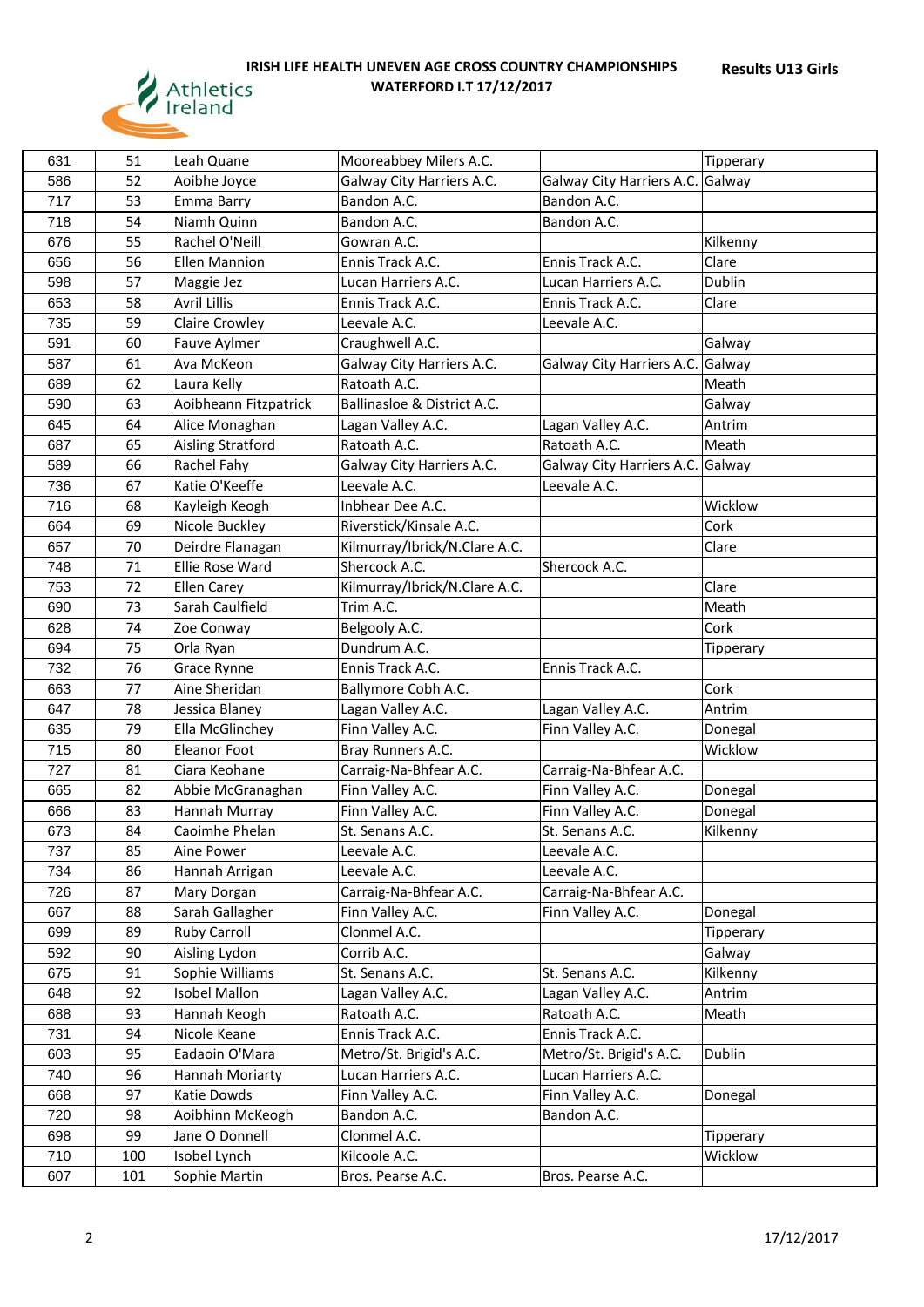

| 681 | 102          | Katie McNulty             | Moy Valley A.C.           | Moy Valley A.C.                  | Mayo      |
|-----|--------------|---------------------------|---------------------------|----------------------------------|-----------|
| 601 | 103          | Leila McCormack           | Metro/St. Brigid's A.C.   | Metro/St. Brigid's A.C.          | Dublin    |
| 691 | 104          | Eve Mooney                | Na Fianna A.C.            |                                  | Meath     |
| 729 | 105          | Kara Trainor              | East Down A.C.            | East Down A.C.                   |           |
| 588 | 106          | Leana Nic Dhonncha        | Galway City Harriers A.C. | Galway City Harriers A.C. Galway |           |
| 669 | 107          | Sara Alexander            | Finn Valley A.C.          | Finn Valley A.C.                 | Donegal   |
| 739 | 108          | Aisling Fitzpatrick       | Lucan Harriers A.C.       | Lucan Harriers A.C.              |           |
| 697 | 109          | <b>Helen Cleere</b>       | Moyne A.C.                |                                  | Tipperary |
| 672 | 110          | <b>Holly Duddy</b>        | Olympian Youth & A.C.     |                                  | Donegal   |
| 703 | 111          | Grace Byrne               | Mullingar Harriers A.C.   | Mullingar Harriers A.C.          | Westmeath |
| 649 | 112          | Sophie Blaney             | Lagan Valley A.C.         | Lagan Valley A.C.                | Antrim    |
| 724 | 113          | Ellen Smith               | Bros. Pearse A.C.         | Bros. Pearse A.C.                |           |
| 709 | 114          | Aoibhinn Keating          | Kilcoole A.C.             |                                  | Wicklow   |
| 659 | 115          | Sophie Conway             | Tulla A.C.                |                                  | Clare     |
| 596 | 116          | <b>Caitlin Hughes</b>     | Swinford A.C.             | Swinford A.C.                    | Mayo      |
| 654 | 117          | Alma Griffin              | Ennis Track A.C.          | Ennis Track A.C.                 | Clare     |
| 719 | 118          | Aoibheann O'Sullivan      | Bandon A.C.               | Bandon A.C.                      |           |
| 597 | 119          | <b>Milly Hughes</b>       | Lucan Harriers A.C.       | Lucan Harriers A.C.              | Dublin    |
| 712 | 120          | <b>Aisling Casey</b>      | Ashford A.C.              |                                  | Wicklow   |
| 733 | 121          | Clodagh Mary Quirke       | Galway City Harriers A.C. | Galway City Harriers A.C.        |           |
| 750 | 122          | Grace Ramasawmy           | St. Senans A.C.           | St. Senans A.C.                  |           |
| 674 | 123          | Molly Long                | St. Senans A.C.           | St. Senans A.C.                  | Kilkenny  |
| 608 | 124          | <b>Edel McCreery</b>      | Rathfarnham W.S.A.F. A.C. |                                  |           |
| 651 | 125          | Iseult Fitzpatrick        | Lagan Valley A.C.         |                                  | Antrim    |
| 725 | 126          | Lucie Kirwan              | Bros. Pearse A.C.         | Bros. Pearse A.C.                |           |
| 721 | 127          | Olwyn Berry               | Bros. Pearse A.C.         | Bros. Pearse A.C.                |           |
| 741 | 128          | Aisling O'Grady           | Metro/St. Brigid's A.C.   | Metro/St. Brigid's A.C.          |           |
| 749 | 129          | Libby Murphy              | St. Senans A.C.           | St. Senans A.C.                  |           |
| 684 | 130          | Aoife Cooke               | Swinford A.C.             | Swinford A.C.                    | Mayo      |
| 706 | 131          | Katie Boyle               | Athlone IT A.C.           |                                  | Westmeath |
| 705 | 132          | Robyn Bates               | Mullingar Harriers A.C.   |                                  | Westmeath |
| 751 | 133          | Niamh Cuddihy             | St. Senans A.C.           | St. Senans A.C.                  |           |
| 722 | 134          | Shannen Blake             | Bros. Pearse A.C.         | Bros. Pearse A.C.                |           |
| 671 | 135          | Aimee Bonar               | Letterkenny A.C.          |                                  | Donegal   |
| 743 | 136          | Amy Forde                 | Ratoath A.C.              | Ratoath A.C.                     |           |
| 704 | 137          | <b>Aisling Lane</b>       | Mullingar Harriers A.C.   | Mullingar Harriers A.C.          | Westmeath |
| 686 | 138          | Fiona Roache              | Swinford A.C.             | Swinford A.C.                    | Mayo      |
| 683 | 139          | Siobhan O'Reilly          | Moy Valley A.C.           | Moy Valley A.C.                  | Mayo      |
| 646 | 140          | Emma McBrien              | Lagan Valley A.C.         | Lagan Valley A.C.                | Antrim    |
| 738 | 141          | Emma Buttimer             | Leevale A.C.              | Leevale A.C.                     |           |
| 652 | 142          | Grainne Pendleton         | Lagan Valley A.C.         |                                  | Antrim    |
| 685 | 143          | <b>Emily Roache</b>       | Swinford A.C.             | Swinford A.C.                    | Mayo      |
| 682 | 144          | Sofia Timcu               | Moy Valley A.C.           | Moy Valley A.C.                  | Mayo      |
|     |              |                           |                           |                                  |           |
|     |              | <b>Club Team Points</b>   |                           |                                  |           |
|     | Place        | Club                      | <b>Positions</b>          | <b>Points</b>                    |           |
|     | $\mathbf{1}$ | East Down A.C.            | 3, 15, 23, 48             | 89                               |           |
|     | 2            | Carraig-Na-Bhfear A.C.    | 5, 38, 41, 42             | 126                              |           |
|     | 3            | Bandon A.C.               | 14, 27, 53, 54            | 148                              |           |
|     | 4            | Galway City Harriers A.C. | 10, 52, 61, 66            | 189                              |           |
|     | 5            | Metro/St. Brigid's A.C.   | 1, 36, 95, 103            | 235                              |           |